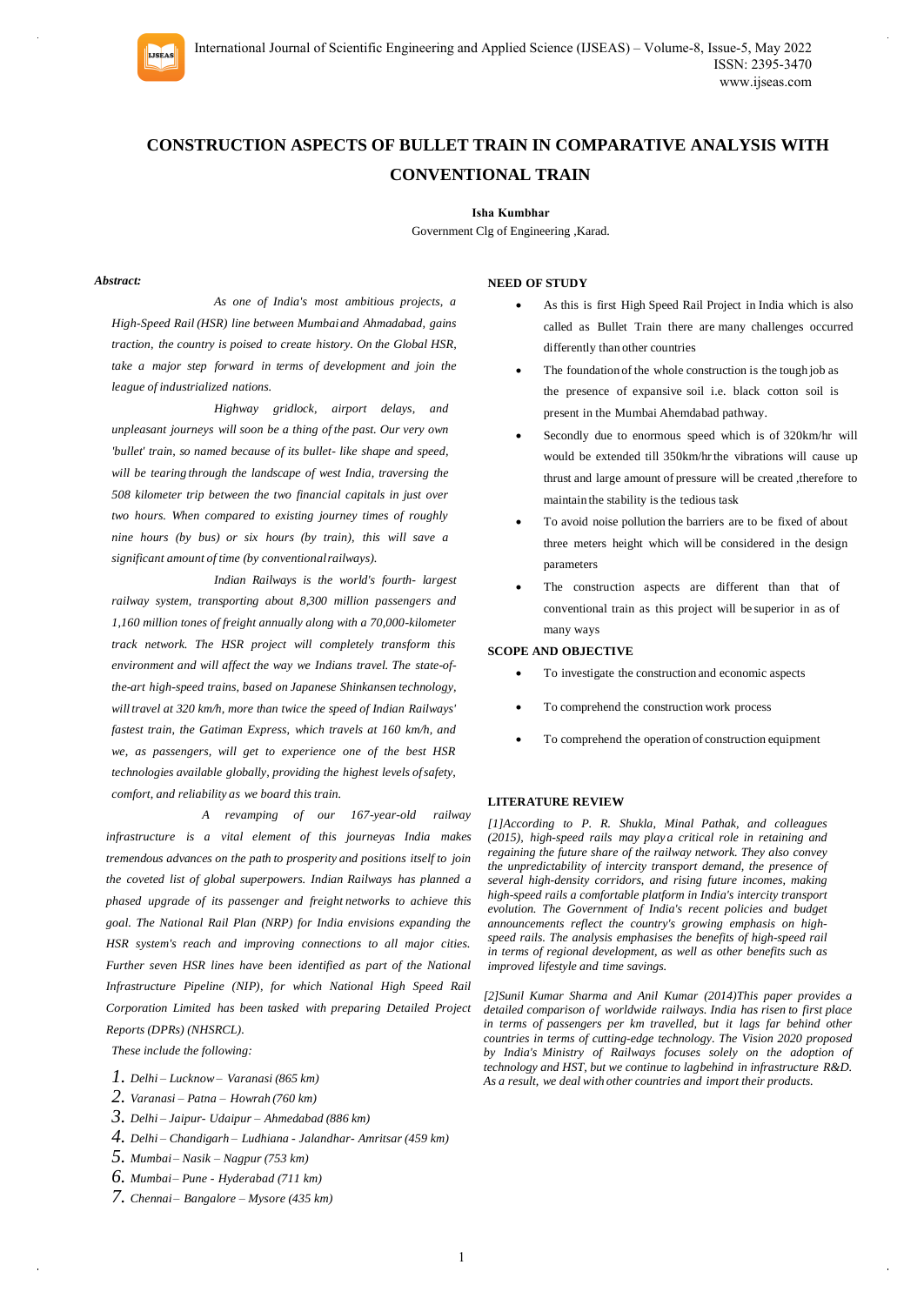*[3]IndiaJ.Priyadharshini and M.Selladurai'Associate Professor. 'Doctoral Research Scholar PG Department of Commerce. AJK College of Arts& Science. Coimbatore, Tamil Nadu, Indiait's India is a developing nation and it has not ready to bear the whole responsible of high speed railways. For those foreign countries like Japan, China, andFrance are ready to assist India in the high speed railway project. JICA (Japan International Cooperation Agency) has already funded the 80 per cent of the finance on Mumbai-Ahmedabad highspeed railway scheme and also Japan helping India in the technical orientation too. Mumbai- Ahmedabad is the first high speed rail project, and it's a best choice covering 500 kmdistance.*

**LJSEAS** 

*[4]According to Vijay Kumar Dutt (2016), the scenario of bullet rails will allow the original potential of young India and will be a mile stone in our journey towards emerging progress by reducing journey time across the country in an environmentally friendly way. He believes that by improving R&D in this field, where India has the greatest presence in the world, we will be able to become a complete exporter of innovative rail technology to the rest of the world. With advanced safety, technology transfer, skill development, and a massive influx of resources, bullet trains would provide a significant boost to Indian Railways.*

*[5]S. Ramesh and K. Joseph Raj (2014) investigate the financial requirements of the Indian Railways to modernize the rail industry's infrastructure. It could include the installation of an automated signaling system to prevent crashes. However, the Rajdhani and Shatabdi trains are India's fastest and most luxurious trains. According to them, another major issue with Indian Railways is the high accident rate, which includes derailment, collisions, and many people being run over by trains. However, the implementation of bullet trains must be studied to avoid these conditions. They were given some suggestions, which should be taken into account during the construction of a high-speed bullet train.*

*[6]According to Shubham Sharma ,Annu (2015), India needs to revaluate its entire railway system before beginning construction on a high-speed rail network. A comprehensive plan for upgrading the existing system is urgently required. These could include updating railway tracks, traction and power systems, rolling stock, signalling and breaking systems, passenger safety, passenger information systems, cleanliness and maintenance, disaster management, and,most importantly, time management. A dedicated track separated from the existing crowded grid with all of the new advancements would be the only solution to the Indian railwa ys' structure.*

*[7]G Raghuram and Prashanth D Udayakumar (2016) consider the issues involved in developing a high-speed rail network in India. Given that India is a developing country, the primary concern is whether the funds for such a project could be better spent elsewhere, such as upgrading conventionalrail. However, the Japanese funding, amounting to 80% ofthe project cost, may not be available for other purposes.*

# **Comparison between HSR and Conventional Railways**

- High Speed Rail, which operates at a maximum commercial speed of 320km/h in the world, was established by combining technologies that differ from those used in conventional lines. More precise technologies should be introduced to achieve safe high-speed operation because rolling stock vibrates more and, in the event of an accident, the damage will be massive due to its high speed.
- It is written that a high-speed rail system is made up of subsystems that are very different from a conventional line. From the beginning of its development, High Speed Rail technology has been developed to achieve much faster speed operation than conventional lines. A variety of modern technologies, such as the structure and maintenance methodology of track, rolling stock, electrification system and Automatic Train Control (ATC), etc. have been adopted
- In terms of track, there have been instances of track irregularity caused by high lateral force generated by high speed operation, and technical development in track maintenance to deal with such a problem of high lateral force has been created. As of right now,
- In terms of track, there have been instances of track irregularity caused by high lateral force generated by high speed operation, and technical development in track maintenance to deal with such a problem of high lateral force has been created.
- When compared to a conventional line, the ballast-less track has a much stricter maintenance standard have been implemented in order to achieve safe high-speed operation. In terms of rolling stock, technological advancements in terms of high-speed running resistance include, adhesion coefficient, running stability, pantograph power collection, bearing metal, wind When the train enters the tunnel, there is pressure, and trains in opposite directions pass by. Braking distance, for example, has been developed. Aerodynamically shaped rolling stock and a complex body structure has been created.
- In the field of electricity, there has been the development of technologies such as a centenary structure that can withstand high speed and frequent operation, as well as the enforcement of its material, the compounding of centenary, and the installation of vibration reduction equipment to reduce the vibration caused by high speed operation. HSR's dependability has been improved. To achieve safe high-speed operation, for example, Automatic Train Control (ATC) has been created and installed, which displays signal on the indicator in the rail car (cab signal) and interlocks brake with cab signal because there is no margin for error.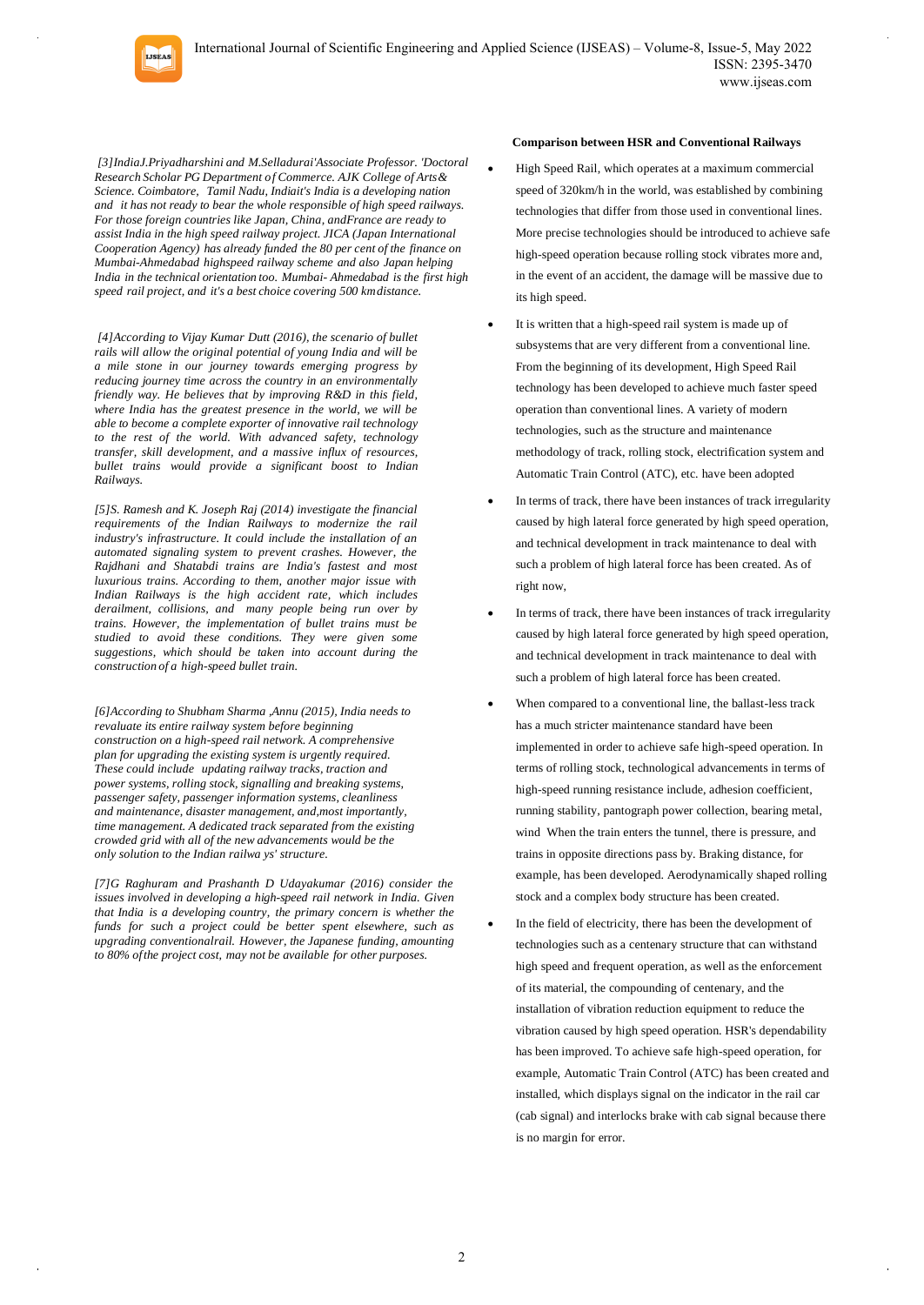

| Aspects           | <b>Bullet</b><br>Train  | Conventional<br>Train   |
|-------------------|-------------------------|-------------------------|
| Time of<br>travel | Less time               | More time               |
| Cost of<br>travel | Moderate                | Less                    |
| Safety            | More                    | Moderate                |
| Speed             | 250 to 350<br>km/hr.    | $160$ km/hr             |
| <b>Stops</b>      | Less no of<br>stoppages | More no of<br>stoppages |

With its various features, HSR is required as a measure to archive several goals and demands outlined in Railway Vision 2020. The following are the six main items that HSR will satisfy:

# **1. HSR's top priority is safety.**

- **2. Large Capacity**
- **3. Extreme Frequency**
- **4.Expansion of the Network**
- **5. Excellent Energy Efficiency**

# **6. Solid Infrastructure and a High-Speed Rail System in the Event of a Natural Disaster**

#### (1) Security

As stated in Railway Vision 2020, the HSR System must strive to eliminate train accidents, derailments, collisions, and fires. HSR requires a high level of safety.

Since the Shinkansen opened in Japan in 1964, high-speed rail (HSR) has been established as a very safe mode of transportation, primarily in East Asia and Europe.

In India, high-speed rail (HSR) is required for a safe transportation network.

(2) Extensive Capacity/Frequency

Passenger transport activity in India is rapidly increasing, driven by rapid population growth, economic growth, urbanisation, and motorization.

BPKM=Billion Passenger Kilometers \*Estimated by various Ministries and the Planning Commission. Estimates are on the higher side when compared to many other estimates.

# **CONSTRUCTION ASPECTS**

#### **Why Trains?**

Trains have been a popular mode of transportation since the nineteenth century. In 1804 the first steam train was built. People initially believed that the speed of the trains would render them unconscious. However, trains advanced over time and are now one of the best and most reasonably priced modes of longdistance transportation.

#### **Why need bullet train?**

Traveling by air is becoming less expensive by the day. As a result, the demand for air travel has increased significantly.

On the other hand, some passenger trains are frequently overcrowded. This is true for some, but not all, of the routes. As a result, it is necessary to transport a large number of people in an environmentally friendly manner.

It is critical for trains to run smoothly in order to transport heavy freight from one location to another. Coal was used to power the steam locomotives in the early years. However, there are now electric power plants that assist in the operation of these trains. Trains' popularity declined dramatically after the invention of aeroplanes and automobiles. This is due to the fact that with the invention of these people, they were able to reach their destinations at a much faster rate. However, passenger trains now have a new market. They primarily transport people within and around major cities. These routes are set in stone, and there are no traffic jams. As a result, both underground subway trains and above-ground commuter trains have become more popular.

# **Normal Train**

The trains that run on the ballasted tracks and have a **speed of around 160 kmph** and in some case a **speed of 200 kmph** is the normal trains.

#### **Infrastructure**

The normal trains are the ones that have changed the background of the transportation. This happened when locomotive was launched in England for the first time in the year 1797. The locomotive is that part of the train that helps the other train parts to move. It was just after that the railroads started being constructed.

## **Operation**

Moreover, both the freight cars as well as the passenger cars were connected to the steam. The operation of the **steam locomotives depended completely on the burning coal.** This was used to heat the water in the boiler. When the water vaporized then the steam came out through the valves.This would help the piston move back and forth. The piston motion was then transferred to the train wheels and this powered the movement of the train.

#### **Working Process**

The steam engines were then replaced by new technology. It was during this time that the diesel engines came into existence. After that, there were certain engines that started running on electricity. These were the ones that actually replaced the diesel engines at a later stage.